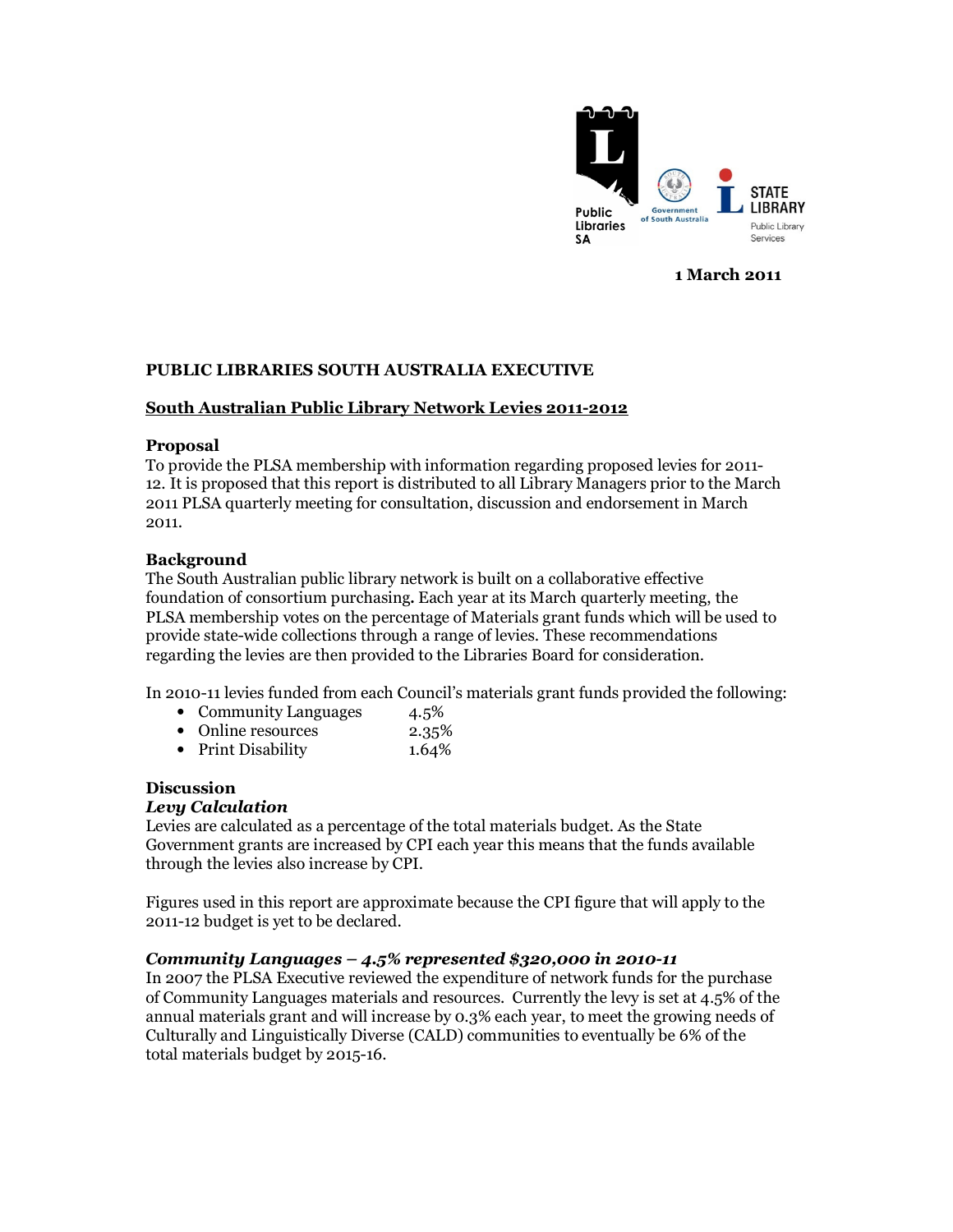This figure of 6% is based on the 2006 ABS survey information which shows that 12% of South Australians speak a language other than English as their "first" or primary language. On the basis that approximately 50% of the community are library borrowers, the PLSA Executive agreed to gradually raise this levy to be 6% of the materials funds.

The Community Languages levy is split into 2 components.

- All libraries in the network are levied a flat 2.93% per year.
- The second portion of the levy (1.87%) is calculated using 2006 ABS Census data which identifies Culturally and Linguistically Diverse (CALD) members within a council area.

 In 2006 there were 193,000 community members from a Non English Speaking Background (NESB) in SA, with some council having greater concentrations of NESB residents than others. Therefore councils with larger CALD/NESB populations pay a higher percentage of the 1.87% portion of the levy.

It is this portion of the levy which is growing by 0.3% each year to reflect growing community needs

In 2011-12 the Community Languages levy will increase to 4.8% which will be \$342,000. Expenditure is composed of:

- Mylanguage website \$14,980 (ex GST) a national website to support library access for people speaking and reading languages other than English. See http://www.mylanguage.gov.au/
- Language materials and resources \$327,020

As endorsed by the Libraries Board, PLS has entered into a panel contract with 5 suppliers for the supply of 22 community languages. In 2010-11 customer selection was implemented in 9 languages. It is the intent of the Community Languages Steering Committee to increase customer selection to 11 languages in 2011-12.

## Online Resources - 2.35% represented \$167,000 in 2010-11

On behalf of the South Australian public library network, PLS currently subscribes to 4 Online Resources, funded by a levy: These are:

- Cengage Health and Wellness ( health resource)
- Ancestry genealogical resource)
- Encyclopaedia Britannica Online Library Edition
- Press Display (online newspapers from around the world)

The following two online resources are paid for by PLS from its operating budget:

- Nielsen Bookdata online
- Libraries Australia subscription

In 2010 PLS convened the Online Resource Assessment Project Team comprising of network staff, which completed a thorough review of the network online resources requirements. The Online Resources report located at http://www.libraries.sa.gov.au/site/page.cfm?u=161 was presented to the PLSA Executive in February 2011. It recommends the purchase of the following online resources for a period of 1 year with an annual renewal up to a maximum of 2 years:

| <b>Ancestry Library Edition</b>                      | US\$ 53,188 | A\$53,731 |
|------------------------------------------------------|-------------|-----------|
| Press Display (55 Concurrent US\$60,000<br>licences) |             | A\$59,335 |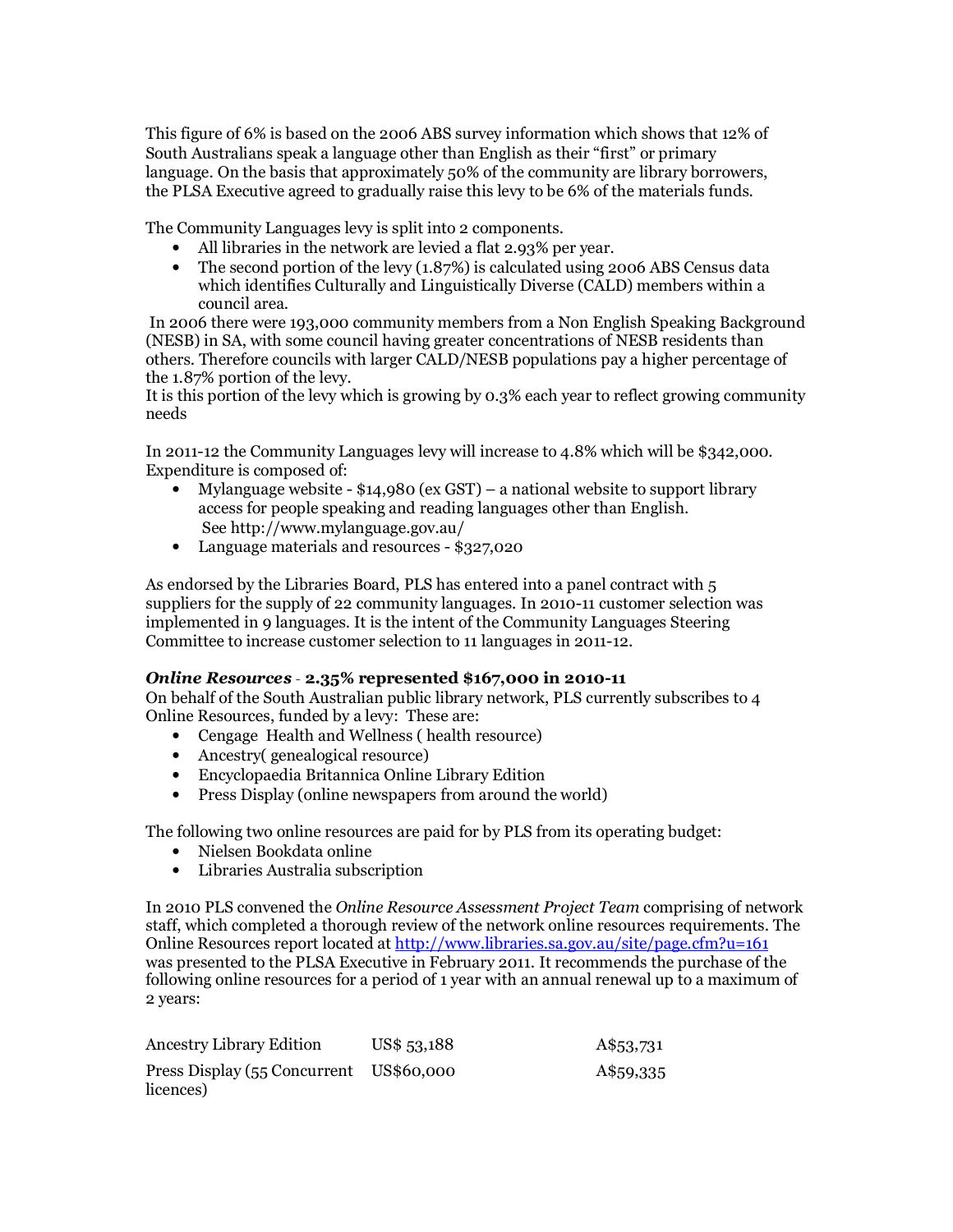World Book Web, + Public Libraries Discover

### A\$49,000

## Total A\$162,000

Due to sustained favourable exchange rates over several years, there is currently \$ 53,000 in unexpended funds from the 2010-11 levy. It is proposed that this levy be reduced from 2.35% to 2.0% in 2011-12 to utilise some of the carry forward funds, while still carrying a buffer to manage exchange rate uncertainty. A levy of 2% or \$142,000 is considered to adequately fund the above subscriptions in 2011-12. This is based on the assumption that the new MOA provides for unspent funds to be carried forward.

As the area of online resources continues to change rapidly the PLSA Executive will work with PLS to keep this area under constant review, considering value for money, changes in freely available resources on the internet and accessibility for all library users as key determinants to the amount of funds allocated to this resource area.

## Print Disability - 1.64% represented \$117,000 in 2010-11

The South Australian public library network allocated a levy of 1.64% in 2010-2011 which equated to approximately \$117,000 for the purchase of Print Disability materials and the accompanying catalogue records and end processing.

The Print Disability collection was established for the predominant use of people with a print disability, and titles were purchased with restricted access for use by customers unable to utilise print resources. Over time audio books have become popular with the general community.

A review of the Print Disability collection was undertaken by The Digital Audio Content working party in 2010. The Digital Content Report is located on the intranet at http://www.libraries.sa.gov.au/site/page.cfm?u=289 and recommends that future purchases for the Print Disability collection be solely commercial products with no copyright restrictions. This can be seen as the first step to transitioning a specialised collection into a mainstream library resource.

PLS undertook some internal reforms to the purchasing and cataloguing of the Print Disability collection. This has led to a reduction in PD cataloguing costs where the same items are being purchased by both the PD collection and the network from the general monthly selection list

There are significant changes in technology options in the Print Disability field, which will impact on the future of this collection and the future of the levy. These changes are reflected in a range of different product offerings and pricing models which allow digital download of books to MP3 players and a variety of other devices. Moving to digital delivery of the Print Disability Collection will give customers more choice of materials and reduce the manual tasks of managing, maintaining and circulating physical items which are prone to loss and damage.

This proposed reduction in the levy from 1.64% to 1.23% will decrease funds available for the PD collection by \$29,000.

## Digital Content- New Levy 2011-12

In March 2010 a Digital Audio Content Working Party was established to provide information and guidance to the PLSA Executive on the following:

• The needs of print disability customers;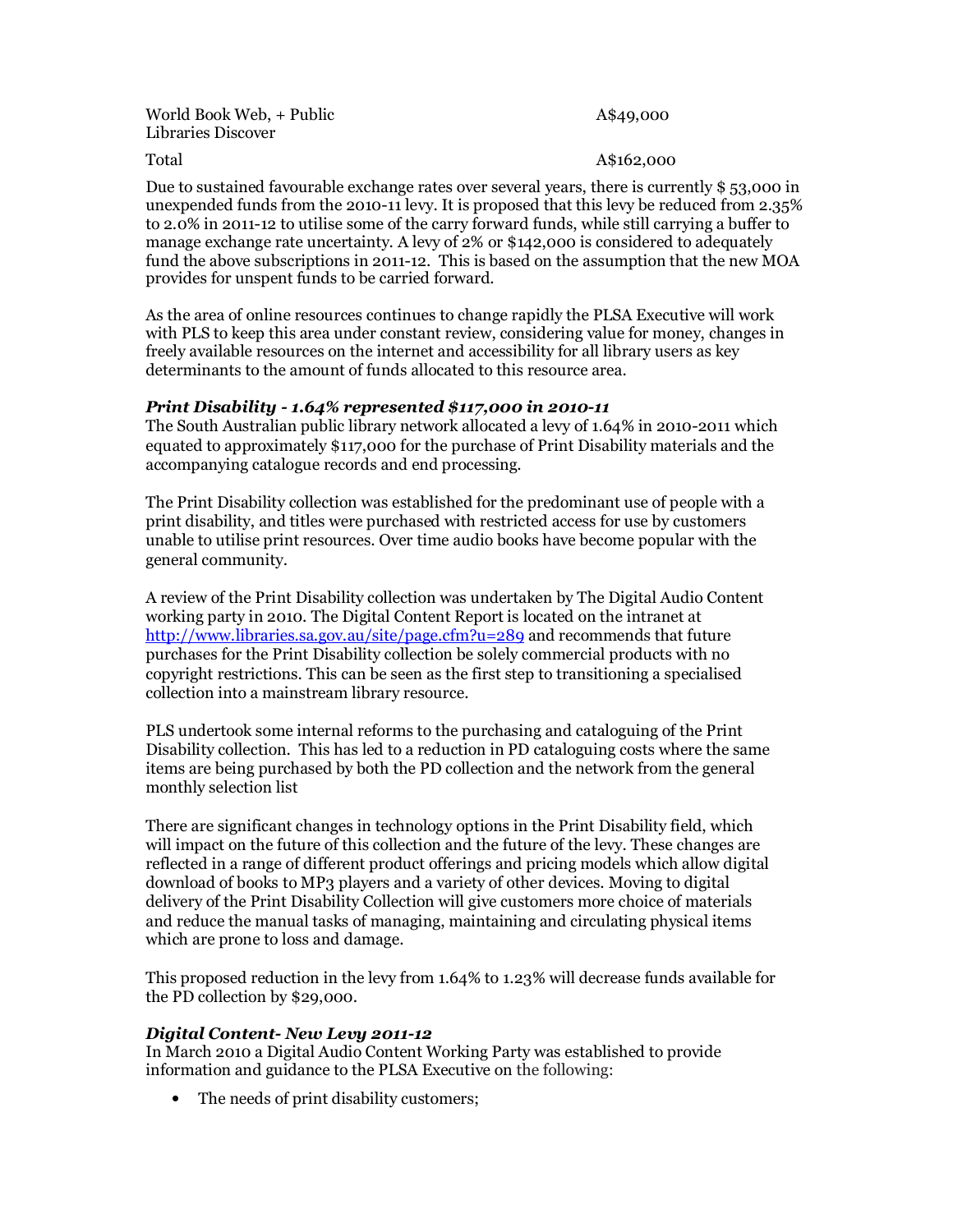- An assessment on the current Print Disability audio book collection and allocation of levy funds in meeting the needs of print disability customers; and
- The capacity of digital audio content to meet the needs of print disability customers and main stream public library users.

The research undertaken provides strong evidence that there is a role for digital audio content to meet the needs of print disability customers and mainstream library customers. This is reflected in the fact that several public libraries have planned implementation of audio digital delivery for their mainstream customers. However the research indicates that there will be some print disability customers who will be unable or unwilling to utilise downloadable technology. PLS considers a planned reduction in the Print Disability levy, and hence a downscaling of this collection, will provide funds to transition to a digital collection, while preserving the existing physical collection for some time. The provision of public library services to print disability customers is also complimented by specialist services such as Royal Society for the Blind and Vision Australia.

The current Print Disability collection composed predominantly of CD audio books is still relevant and is meeting the needs of most library customers. However libraries cannot afford to be complacent given CD formats will have a limited life similar to cassettes and will eventually be replaced by digital content as communities become increasingly technologically literate and change the way they access reading and listening materials.

The challenge for the network is to maintain the current Print Disability Collection while also establishing a digital collection to meet emerging and future customer demands.

- Demand for CD audio books by the general community is evident and libraries expend \$250, 000 of their own materials funding towards this collection in addition to the levy of \$117,000 raised by the PD levy
- There is significant interest within the South Australian Public Library Network in downloadable audio books
- Libraries are currently using both CDs and MP3 formats as audio books

As part of the research a Request for Information (RFI) was sent to six vendors.

Vendors were required to supply information on service delivery models and indicative pricing for the supply of digital audio content for the SA Public Library Network. Vendor information indicates there are a number of options available to Libraries to deliver a range of digital services including: audio books, eBooks, music and movies online to library customers.

Financial estimates supplied by vendors indicate that a significant initial investment would be required to establish a state wide digital audio collection. Initial pricing indicates that most libraries would find the costs of individual subscriptions to digital audio products prohibitive.

Whilst the main focus of the Digital Audio Content Working Party was delivering digital audio services to print disability customers, this new environment and online platform presents an opportunity for the network to establish the infrastructure required to provide a range of services in a digital environment.

It is therefore proposed that a new Digital Content levy be initiated in 2011-12 dedicated in the first instance to providing digital audio items. This levy could then be used as the platform to provide other digital content such as eBooks for the network in the future. If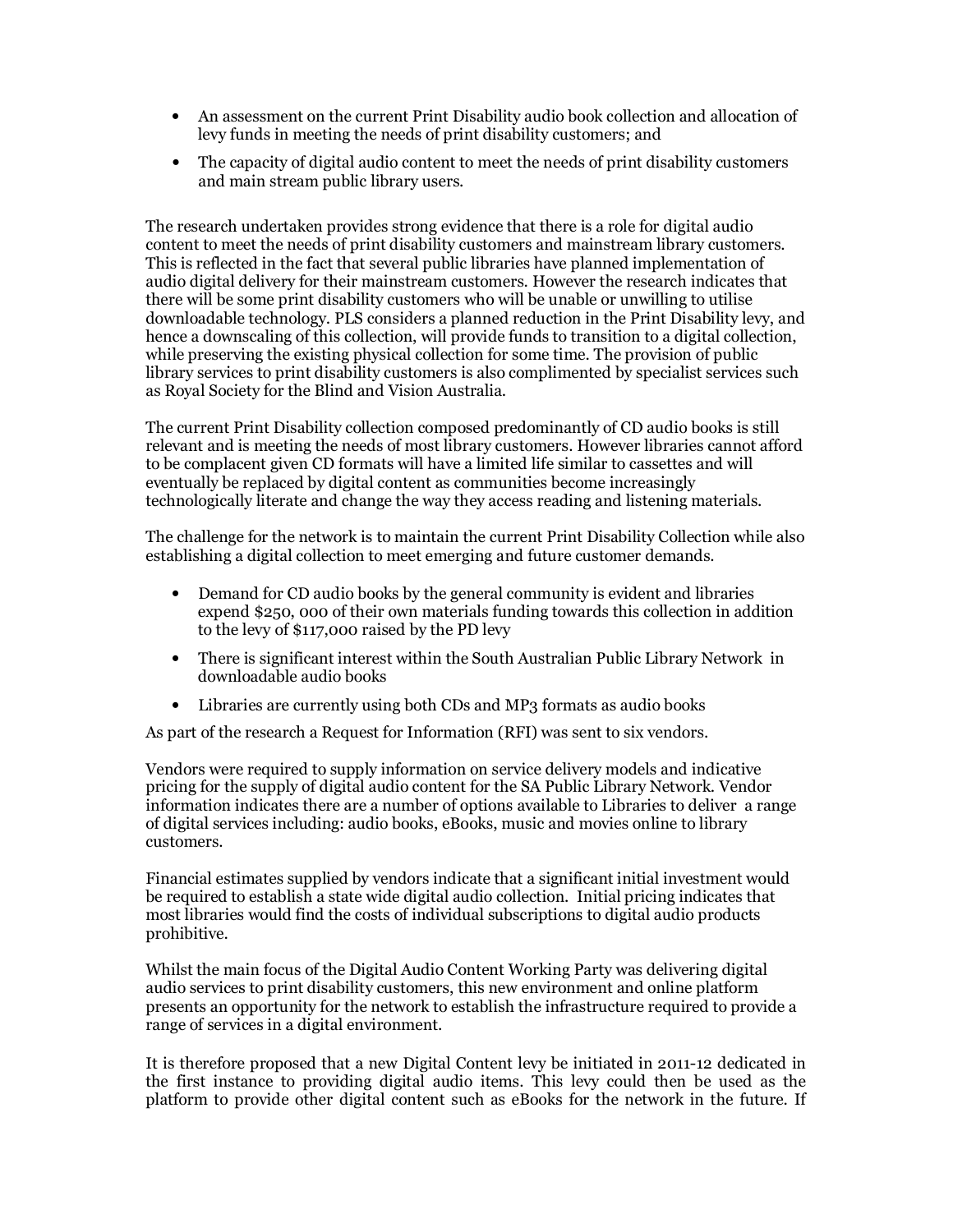endorsed by the network, PLS will negotiate with successful vendor(s), an initial 2 year contract with the option of an additional year. This will give the network the opportunity, to provide training for staff and customers, develop a customer base and allows for a transition phase for current PD customers to the new technology. It will also enable a thorough evaluation of the resource.

Establishing a shared state-wide Digital resource from one or more vendors would be a collaborative and cost saving way to embrace this new technology in a consortia manner. A staged reduction in the current Print Disability levy would reduce the impact of the new levy and acknowledge the changes from physical to digital delivery in a gradual and acceptable manner.

If the Digital Content Levy is endorsed a Working Party chaired by a PLSA Executive member, project managed by PLS and with representation from the network will be established to develop a RFP and implement a Digital Content solution for the network. The Working Party would have delegated responsibility to select a supplier(s) on behalf of the network using the appropriate State Government procurement processes.

The Working Party will include representatives from the network who will be selected via an expression of interest process. In establishing the Working Party a broad mix of skills, knowledge and experience will be sought to ensure the group has the capacity to evaluate suppliers across the areas of collection content; customer needs and service delivery; ICT capability; print disability access; and links with strategic directions. PLS staff on the working party will provide project management and procurement skills and knowledge.

## Conclusion

| Levies            | 2010-2011<br>% | 2010-2011<br>\$ | 2011-2012<br>% | 2011-2012<br>\$ | \$ changes<br>in funding |
|-------------------|----------------|-----------------|----------------|-----------------|--------------------------|
| Community         | 4.5            | 320,000         | 4.8            | 342,000         | $+22,000$                |
| Languages         |                |                 |                |                 |                          |
| Online            | 2.35           | 167,000         | 2.00           | 142,000         | $-25,000$                |
| Resources         |                |                 |                |                 |                          |
| Print             | 1.64           | 117,000         | 1.23           | 88,000          | $-29,000$                |
| Disability        |                |                 |                |                 |                          |
| Collection        |                |                 |                |                 |                          |
| Digital           | $\mathbf 0$    | $\mathbf 0$     | 3.0            | 214,000         | $+214,000$               |
| Content           |                |                 |                |                 |                          |
| <b>Total Levy</b> | 8.49           | 604,000         | 11.03          | 786,000         | $+182,000$               |

The following table demonstrates the levy recommendations:

A separate spread sheet is attached to illustrate the levies by library services.

## Recommendation

On the basis of the information provided above, the PLSA Executive recommends the following levies for 2011-12:

- 1. As per PLSA recommendation in 2007 the Community Language levy to increase from 4.5% to 4.8%
- 2. Online Resources levy to decrease from 2.35% to 2.0%
- 3. Print Disability Collection levy to decrease from 1.64% to 1.23%
- 4. Digital Content levy of 3.0%